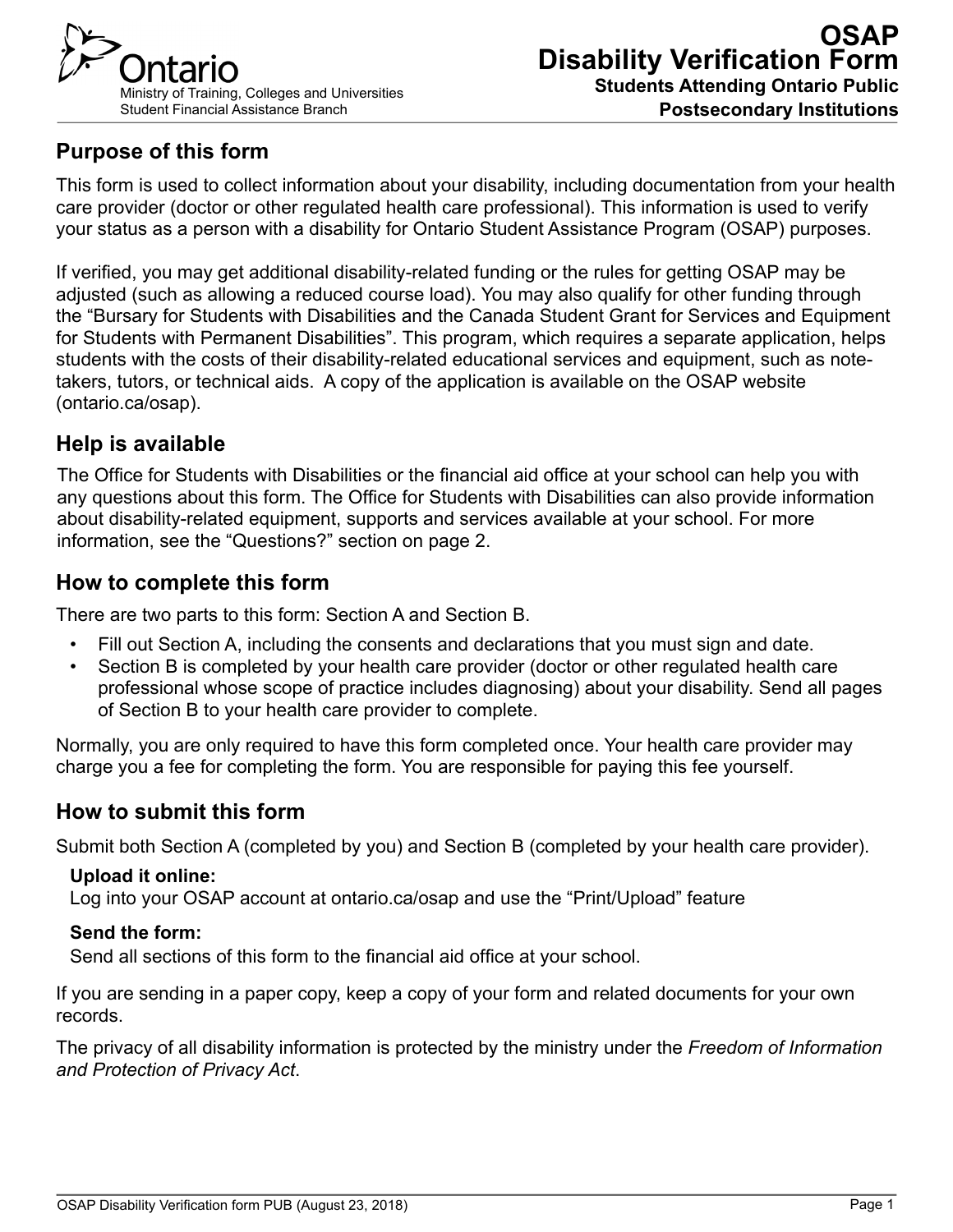# **Deadline to submit the form**

The completed form must be received by your financial aid office no later than 40 days before the end of your study period.

## **Questions?**

If you need help with this form, contact the financial aid office at your school.

The Office for Students with Disabilities can also help you with questions about how to complete this form. This office will also be able to provide information on other disability-related support and services available at your school. You may be required to provide them with additional documents when you discuss your disability-related needs for attending school.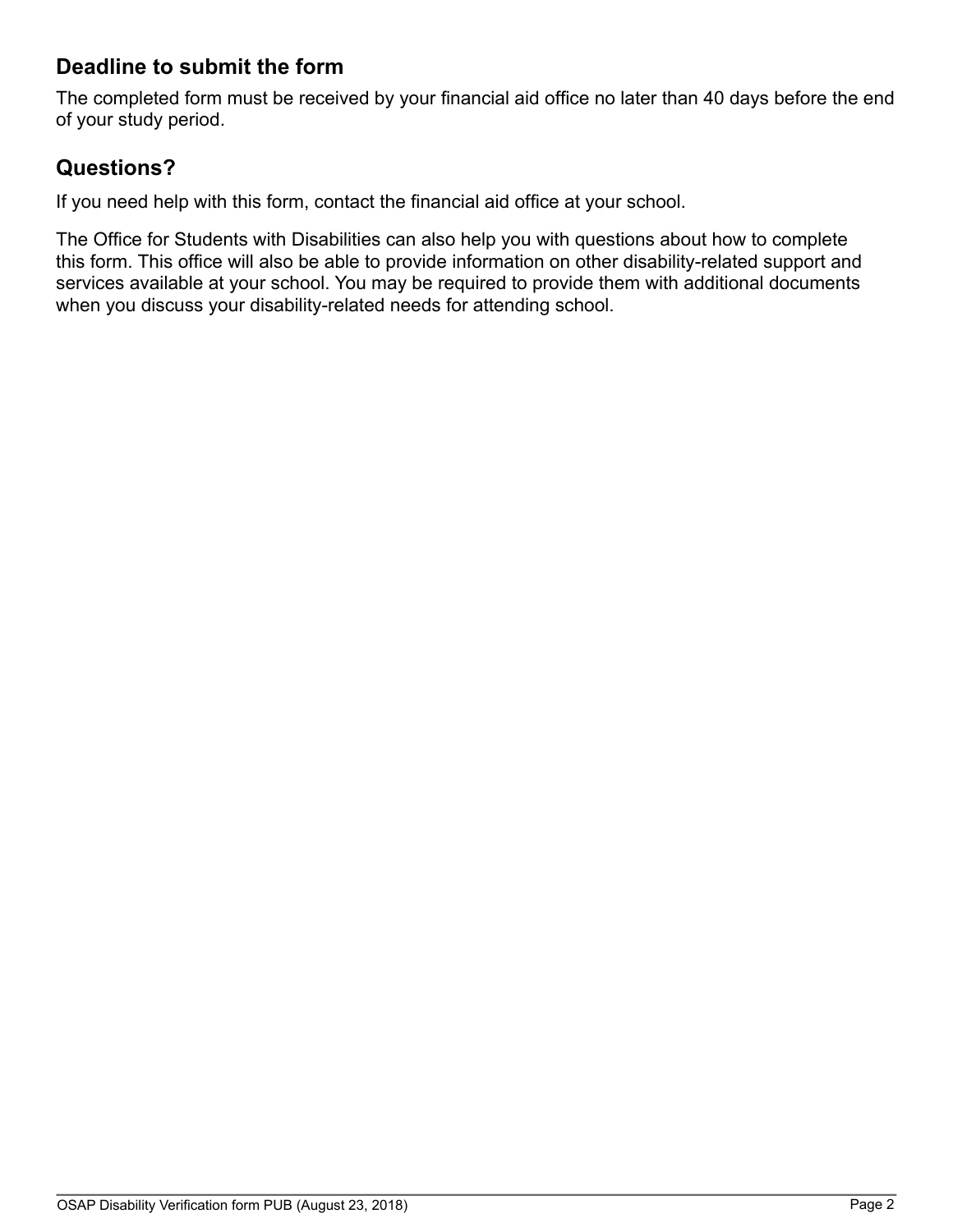# **Section A: Student information (to be completed by the student)**

| What is the name of the school you plan to attend?       |                                |                                 |
|----------------------------------------------------------|--------------------------------|---------------------------------|
|                                                          |                                |                                 |
| <b>Social Insurance Number:</b>                          | Student number at your school: |                                 |
|                                                          |                                |                                 |
| Ontario Education Number (OEN), if assigned to you:      |                                |                                 |
|                                                          |                                |                                 |
| Last name:                                               |                                |                                 |
|                                                          |                                |                                 |
| <b>First name:</b>                                       | Date of birth:<br>Month<br>Day | Year                            |
|                                                          |                                |                                 |
| <b>Mailing address</b>                                   |                                |                                 |
| Street number and name, rural route, or post office box: |                                | <b>Apartment:</b>               |
|                                                          |                                |                                 |
| Street number and name, rural route, or post office box: |                                | <b>Province or state:</b>       |
|                                                          |                                |                                 |
| City, town, or post office:                              |                                | Postal code or zip code:        |
|                                                          |                                |                                 |
| <b>Country:</b>                                          |                                | Area code and telephone number: |
|                                                          |                                |                                 |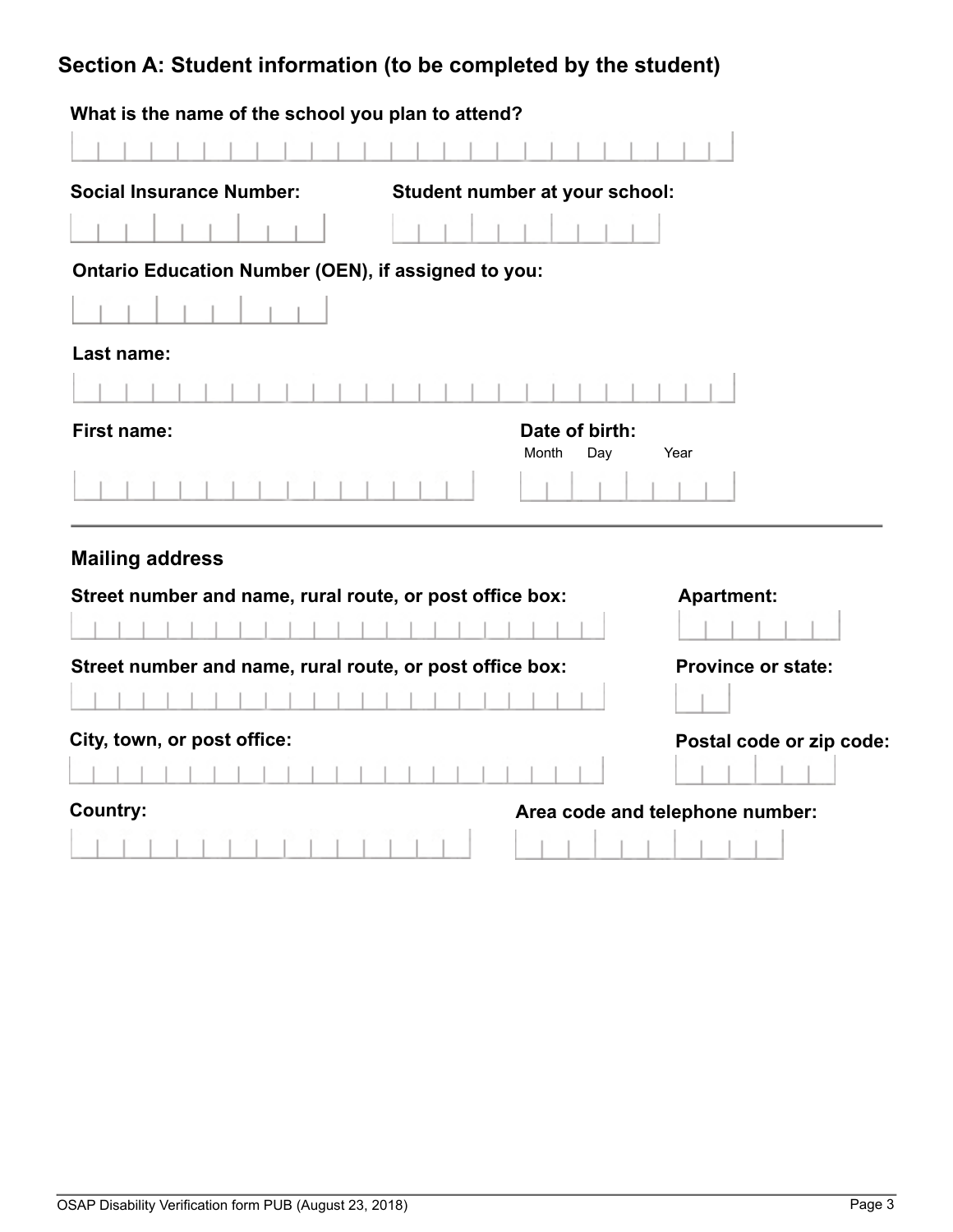

**Students Attending Ontario Public Postsecondary Institutions**

# **Section A: Consents and declarations of student**

## **Part 1: Required consents and declarations**

- I agree that until my loans, overpayments, and repayments are assessed and repaid, the ministry can, without limitation, collect and exchange personal information about me that is relevant to the administration and financing of the Ontario Student Assistance Program (OSAP) and Canada Student Loans Program (CSLP) with: Employment and Social Development Canada (ESDC); Canada Revenue Agency (CRA); National Student Loans Service Centre (NSLSC); my postsecondary school and its authorized financial administration agents and auditors; bodies that administer programs identified on this form; other parties used by the ministry to administer and finance OSAP; ESDC's contractors and auditors; collection agencies operated or retained by the federal or provincial governments; and consumer reporting agencies.
- I certify that the information provided on this form is accurate and complete, to the best of my knowledge. I understand that it is an offence to make a false or misleading statement and furthermore, that the ministry may restrict me from receiving disability-related assistance under OSAP in the future, and may take legal action and may require me to repay any disability-related OSAP funding that I received as a result of any false or misleading statement.
- I authorize the physician or other regulated health care professional who has completed Section B of this form to provide the requested personal health information to the ministry and my postsecondary school and, if required by the ministry or my postsecondary school, to provide additional personal health information relating to my disability or disability-related needs.
- I authorize the ministry and my postsecondary school to contact the physician or other regulated health care professional if the personal health information provided by him or her is not clear or is illegible. This authorization is limited and does not extend to allow the ministry or my postsecondary school to gather any personal health information from my physician or other regulated health care professional that is not related to this form or any related documentation that I have submitted.
- I understand that information I provide, including the personal health information provided by my physician or other regulated health care professional, may be verified and audited and, for these purposes the ministry may conduct inspections and investigations.

#### **Student's signature:**

| Date: | Day Month | Year |  |
|-------|-----------|------|--|
|       |           |      |  |

| OSAP Disability Verification form PUB (August 23, 2018) |        |
|---------------------------------------------------------|--------|
|                                                         | Page 4 |
|                                                         |        |
|                                                         |        |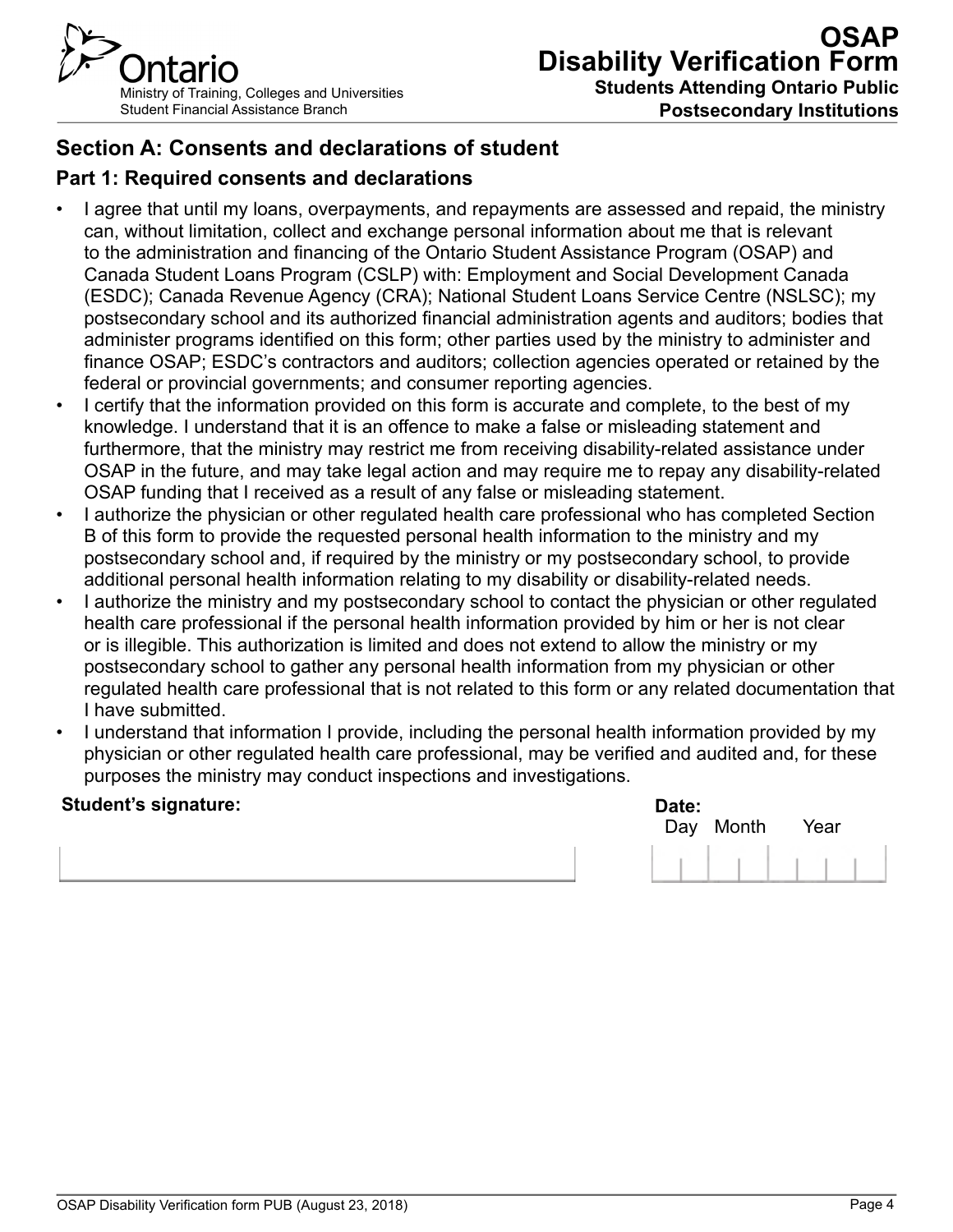### **Part 2: Optional consent and declaration of student**

Sign and date this section only if you agree that your disability-related information on this form can be shared with your school's Office for Students with Disabilities.

#### **Why would this be helpful?**

- Giving your consent for the information on this form to be shared with your school's Office for Students with Disabilities may assist this office in discussing available supports, services and accommodations with you.
- This would be particularly helpful if you intend on applying for the Bursary for Students with Disabilities and the Canada Student Grant for Services and Equipment.

I authorize the financial aid office at my school and the Ministry of Training, Colleges and Universities to disclose the personal information related to my disability (as provided on this form) to my school's Office for Students with Disabilities if it's required to determine my eligibility for the Bursary for Students with Disabilities and the Canada Student Grant for Services and Equipment.

#### **Student's signature:** Date: Date: Date: Date: Date: Date: Date: Date: Date: Date: Date: Date: Date: Date: Date: Date: Date: Date: Date: Date: Date: Date: Date: Date: Date: Date: Date: Date: Date: Date: Date: Date: Date: D



The personal information you and your physician or other regulated health care professional provide in connection with this form, including your Social Insurance Number (SIN), is collected and used by the ministry to determine your eligibility for disability-related assistance under OSAP.

Your personal information will be used to administer and finance the Ontario Student Assistance Program (OSAP) as set out in the notice of Collection and Use of Personal Information on your OSAP application form and in accordance with the consents you signed on your OSAP application form. The Ministry of Training, Colleges and Universities administers and finances OSAP under the legal authority set out on your OSAP application form. If you have any questions about the collection, use and disclosure of your personal information, contact the Director, Student Financial Assistance Branch, Ministry of Training, Colleges and Universities, PO Box 4500, 189 Red River Road, Thunder Bay, Ontario, P7B 6G9; 807-343-7260.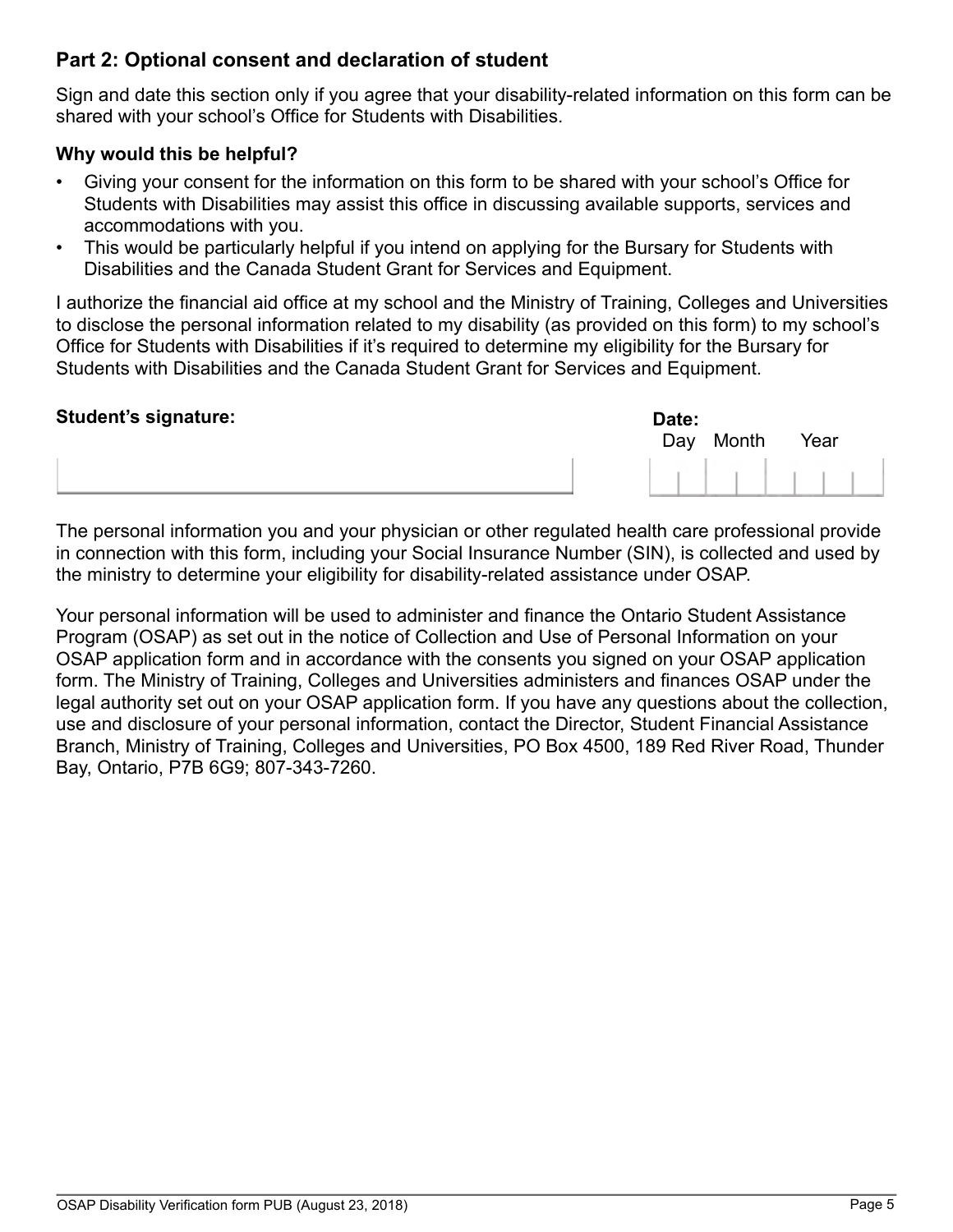

**Postsecondary Institutions**

## **Section B: Verification of patient's disability**

To be completed by the student's health care provider (doctor or other regulated health care professional).

The information provided on this form is used to determine your patient's status as a person with a disability and their eligibility for disability-related funding and/or accommodations under the Ontario Student Assistance Program (OSAP). Eligibility is based on the student's disability meeting the definition of permanent disability listed on page 7. Students with temporary disabilities may also be eligible for some bursaries.

Complete all pages in Section B. Provide clear statements about your patient's disability-related functional limitations and/or restrictions. Avoid such terms as "suggests" or "is indicative of". If more space is required, provide it on your official letterhead and attach it to this document. **Return the completed form and any attachments to your patient.**

#### **Patient information**

| First name: |                |      |
|-------------|----------------|------|
|             |                |      |
| Last name:  | Date of birth: |      |
|             | Month Day      | Year |
|             |                |      |

| Part 1: Physician or regulated health care professional information<br><b>First name:</b> | Area code and telephone number:              |
|-------------------------------------------------------------------------------------------|----------------------------------------------|
|                                                                                           |                                              |
| Last name:                                                                                |                                              |
|                                                                                           |                                              |
| <b>Specialty:</b><br>Indicate all that apply:                                             |                                              |
| Chiropractor<br>Neurologist<br>Audiologist                                                | <b>Occupational Therapist</b><br>Optometrist |
| Physician – Family $\Box$ Physician – Psychiatrist<br>Ophthalmologist                     | Physiotherapist                              |
| Psychologist or Psychological Associate Rheumatologist Nurse Practitioner                 |                                              |
| <b>Ontario Licence #:</b>                                                                 |                                              |

#### **Official stamp of facility name and address:**

Note: If you do not have an office stamp, please sign and attach your letterhead to this form.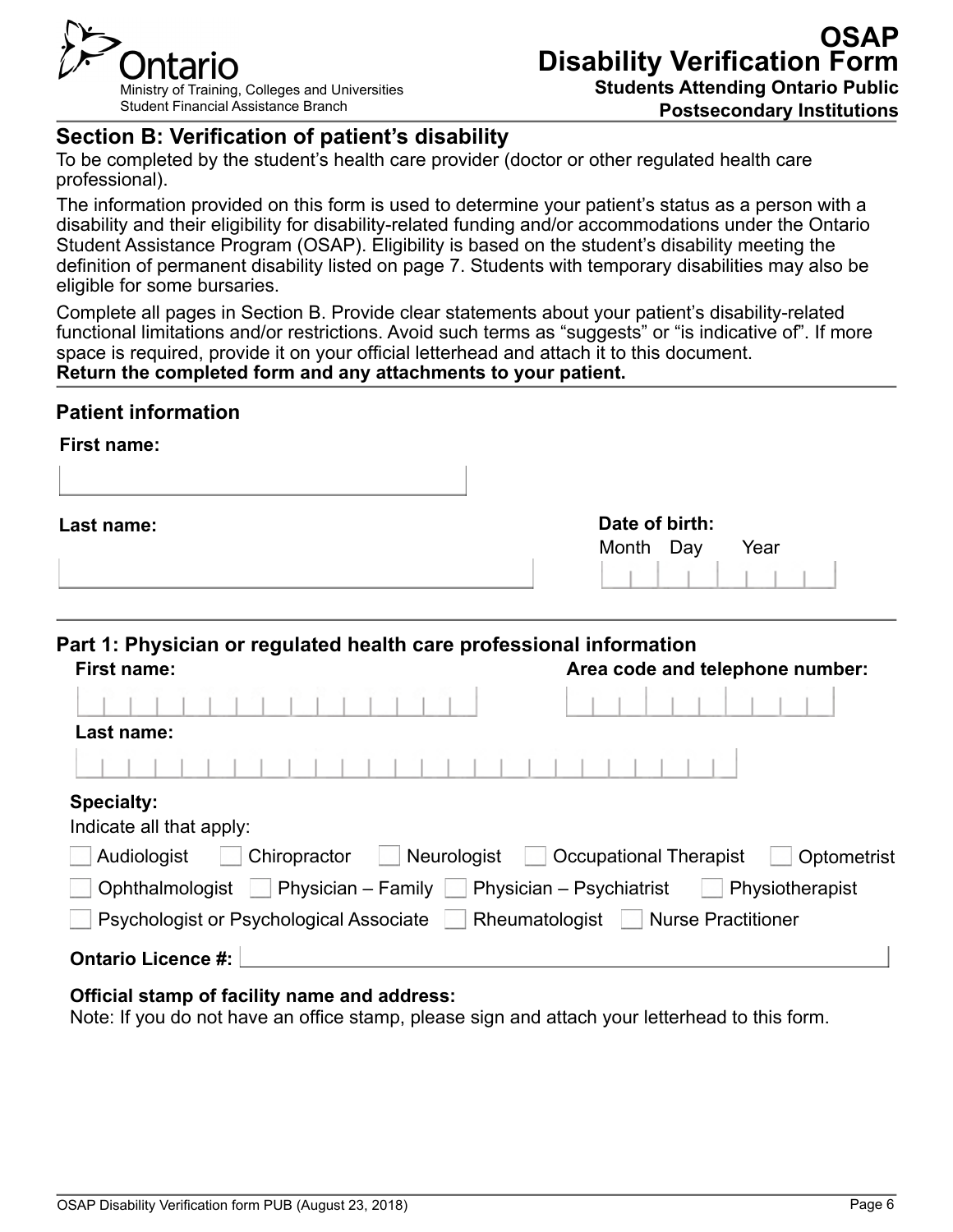#### **Declaration of physician or regulated health care professional**

I certify that the information provided on this form is accurate and the patient identified above experiences the disability-related educational barrier(s) indicated.

| Signature of physician or regulated health care professional: | Date: | Day Month | Year |  |
|---------------------------------------------------------------|-------|-----------|------|--|
|                                                               |       |           |      |  |
|                                                               |       |           |      |  |

#### **Part 2: Patient's disability status**

For OSAP purposes, the federal government defines a permanent disability as a functional limitation:

- caused by a physical or mental impairment;
- that restricts a student's ability to perform the daily activities necessary to participate in studies at the postsecondary level or the labour force; and
- that is expected to remain with the student for their whole life.

#### **Does the patient have a disability (either permanent or temporary)?**

Yes

 $\Box$  No - See instructions below

If you answered "No" to the above question, no further information is required. Ensure the physician or regulated health care professional information section is completed. Return the form to the patient.

#### **Choose ONE of the following statements that best describes the patient's disability status.**

Patient's disability (or disabilities) is **temporary**.

□ Patient's disability (or disabilities) is **permanent**, results in functional limitations that impacts their ability to perform daily activities necessary to study at the postsecondary level and is expected to remain for their lifetime. See definition above.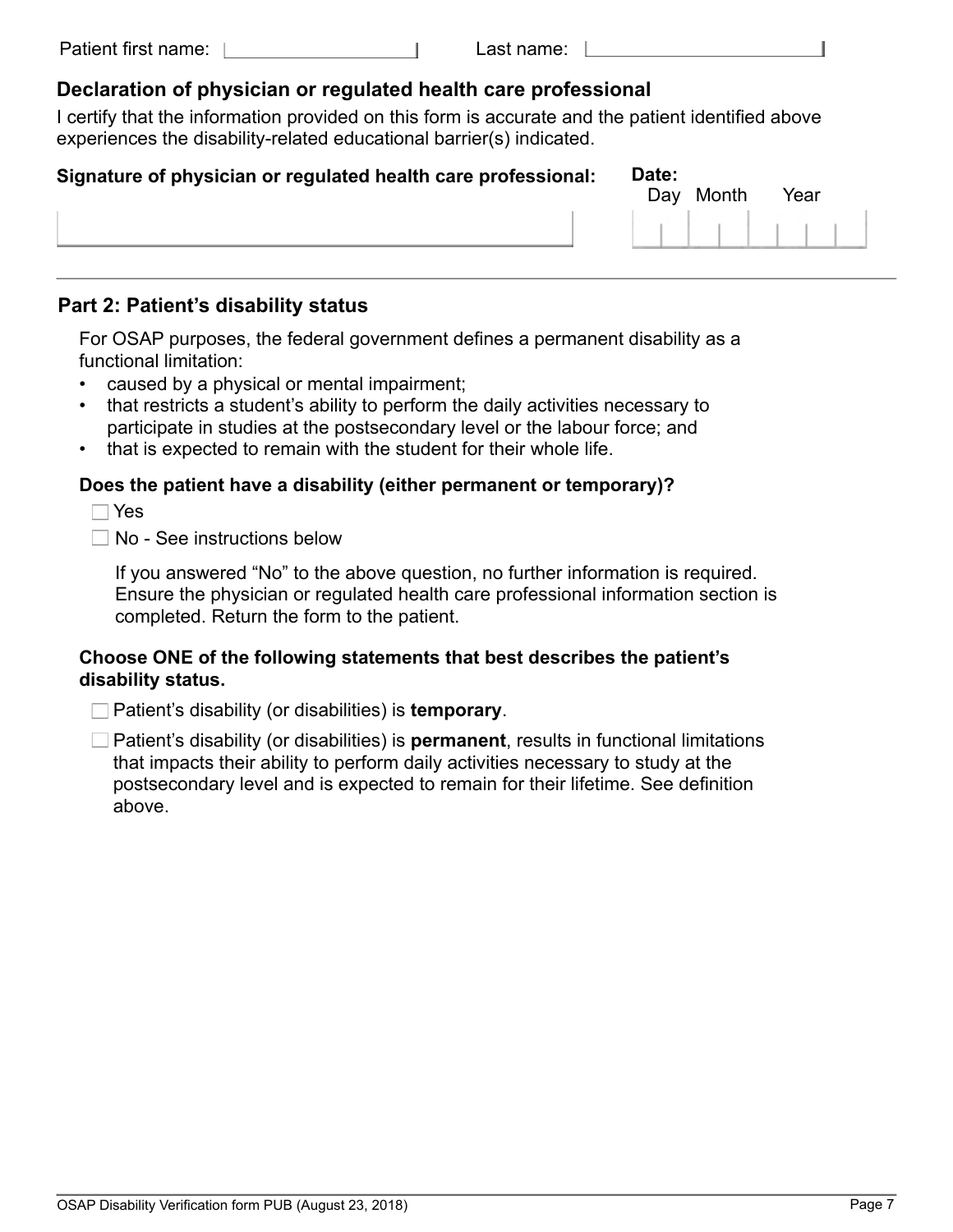|  |  |  | Part 3: Nature of patient's disability |
|--|--|--|----------------------------------------|
|--|--|--|----------------------------------------|

Check all that apply:

**Acquired Brain Injury**

**Attention Deficit Disorder (ADD) / Attention Deficit Hyperactivity Disorder (ADHD)**

#### **Autism Spectrum Disorder**

(e.g. autism, pervasive developmental disorder, etc.)

#### **Functional / mobility impairment**

(e.g. paraplegia, quadriplegia, muscular dystrophy, cerebral palsy, spinal cord injury, spina bifida, multiple sclerosis)

| l Hearing impairment |  |  |
|----------------------|--|--|
|                      |  |  |

#### **Medical disability**

(e.g. epilepsy, chronic pain, heart condition)

**Mental health disability**

#### **Learning disability**

Note: OSAP eligibility criteria require that psycho-educational assessments must have been performed in the last five (5) years or since the patient was 18. Individual Education Plans are not considered to be acceptable documentation of a learning disability for OSAP purposes.

Answer the following questions:

**Has a psycho-educational assessment been performed by a registered psychologist?**  Yes

 $\Box$  No

**If "Yes", enter the date of the most recent assessment:**

Day Month Year

**Was a learning disability confirmed?** 

- Yes
- $\Box$  No

**Visual impairment** 

**Other disability not indicated above**

**Specify:**